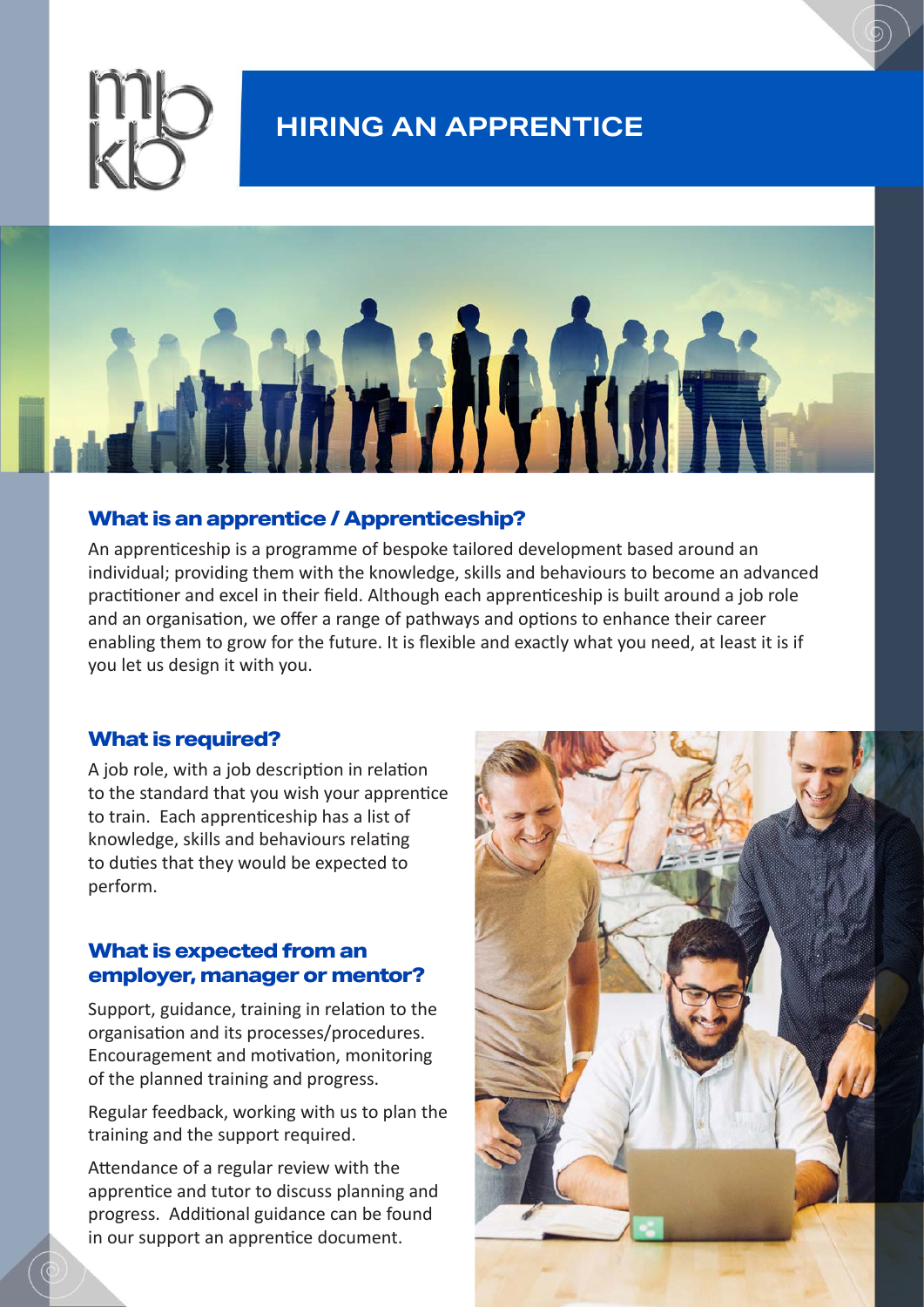# **What about hours, wages, holidays and sickness?**

Wages are a common question, obviously the more attractive the salary the more applicants you will attract however the rules around apprenticeship wage are updated annually and you should refer to<https://www.gov.uk/national-minimum-wage-rates>

Hours – We recommend an apprentice works between 30 and 40 hours a week (allowances and adjustments can be made for those on lower hours).

However, if you hire an apprentice under the age of 18 they cannot work more than 8 hours a day or 40 hours a week.

They must also have:-

- A 30-minute break if their working day is longer than 4.5 hours
- 12 hours' rest in any 24-hour period in which they work (for example, between one working day and the next)
- 48 hours' (2 days) rest taken together, each week or – if there is a good business reason why this is not possible – at least 36 hours' rest, with the remaining 12 hours taken as soon as possible afterwards

Records must also be kept of young workers hours.



You must offer apprentices the same conditions as other employees working at similar grades or in similar roles. This includes:-

- paid holidays
- sick pay
- any benefits you offer such as childcare voucher schemes
- any support you offer such as coaching or mentoring



#### **Performance and Reviews**

We recommend regular 1 to 1 support/ reviews with your apprentice to ensure motivation, performance and off the job training is planned and completed.

Alongside this you will be invited to a tripartite review (employer, apprentice and tutor. These will be planned with you to ensure your attendance is possible.

#### **Contract length**

The contract length needs to cover the duration of the apprenticeship including the end point assessment period. Please discuss this with your customer liaison executive to find out the length of stay.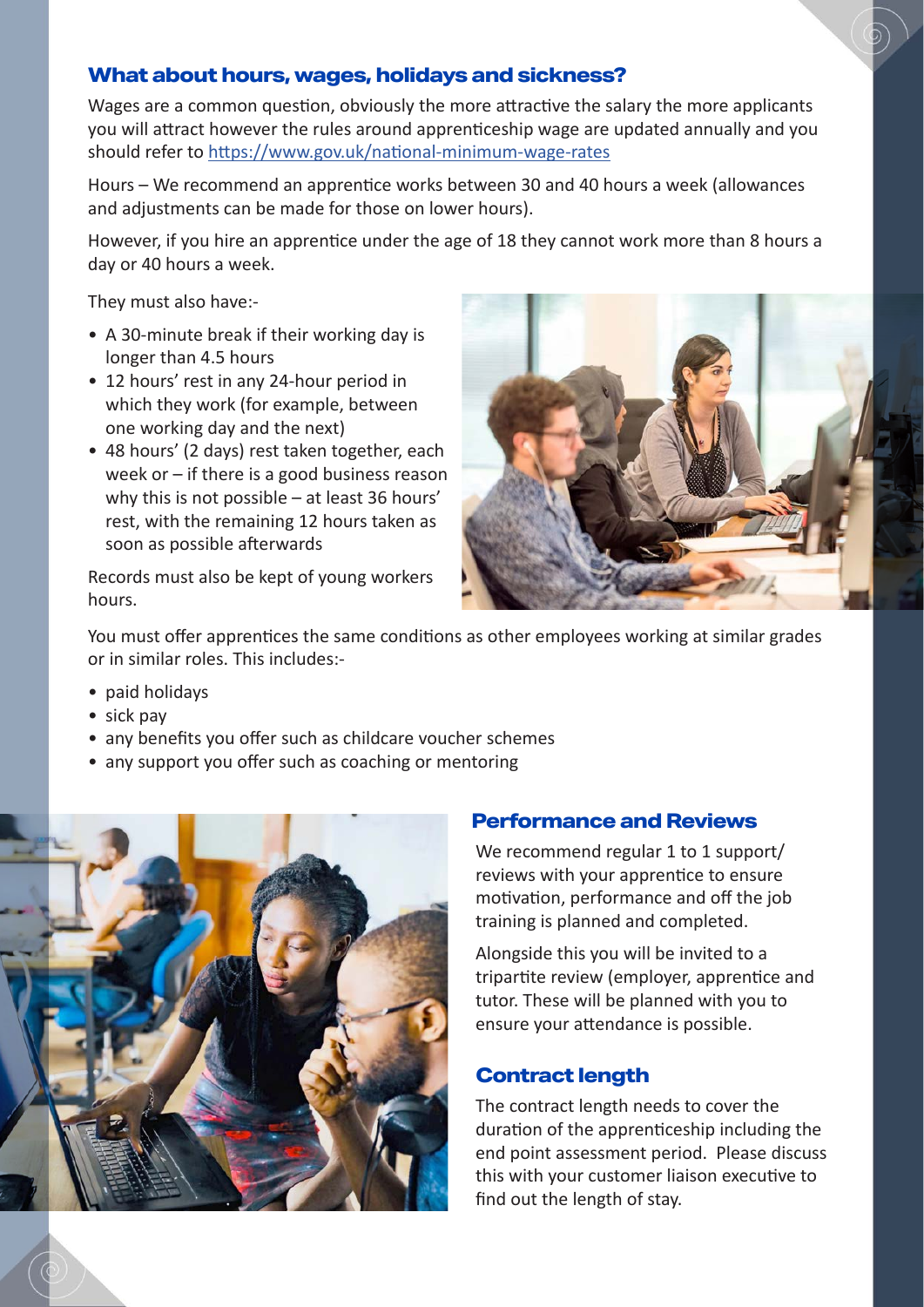# **Off the Job learning hours – 20%**

The off the job training is a legal requirement of the apprenticeship, The 20% is a funding requirement.

It is down to you as an employer how this will work for you as an organisation, 1 day a week 2 ½ days. 2 days one week and none the next. The training and learning must be in relation to the standard and the role they are learning. There are many examples of what this can look like and we can help you plan this.

As a brief overview, Learning sessions with us at MBKB, Mentoring, Online learning, Reflection and workplace diaries, work shadowing, research tasks, Internal learning or training, webinars, project work, 1 to 1 reviews with a manager.

Please see out 20% guide for more information

# **Functional skills requirements**

All apprenticeships required some level of Maths and English to be able to progress onto an endpoint assessment. This is a mandatory requirement and can only be removed if an apprentice has already completed the courses at an equal level such as a GCSE in Maths and English.

For an up-to-date list of what can be accepted please visit this link [https://www.gov.uk/government/](https://www.gov.uk/government/publications/english-and-maths-requirements-in-apprenticeship-standards-at-level-2-and-above) [publications/english-and-maths](https://www.gov.uk/government/publications/english-and-maths-requirements-in-apprenticeship-standards-at-level-2-and-above)[requirements-in-apprenticeship-standards-at](https://www.gov.uk/government/publications/english-and-maths-requirements-in-apprenticeship-standards-at-level-2-and-above)[level-2-and-above](https://www.gov.uk/government/publications/english-and-maths-requirements-in-apprenticeship-standards-at-level-2-and-above)

## **Safety and safeguarding requirements**

We do a full onboarding process with all our employers regardless of the apprentice's age. This includes questions on health and safety, equality, safeguarding and prevent. Don't worry if you don't know the information because our team can support you if required!

However further information is required for those under the age of 18.

We request that you complete a risk assessment to ensure that these apprentices are supported and supervised appropriately. This will be sent to you for completion with the apprentice.